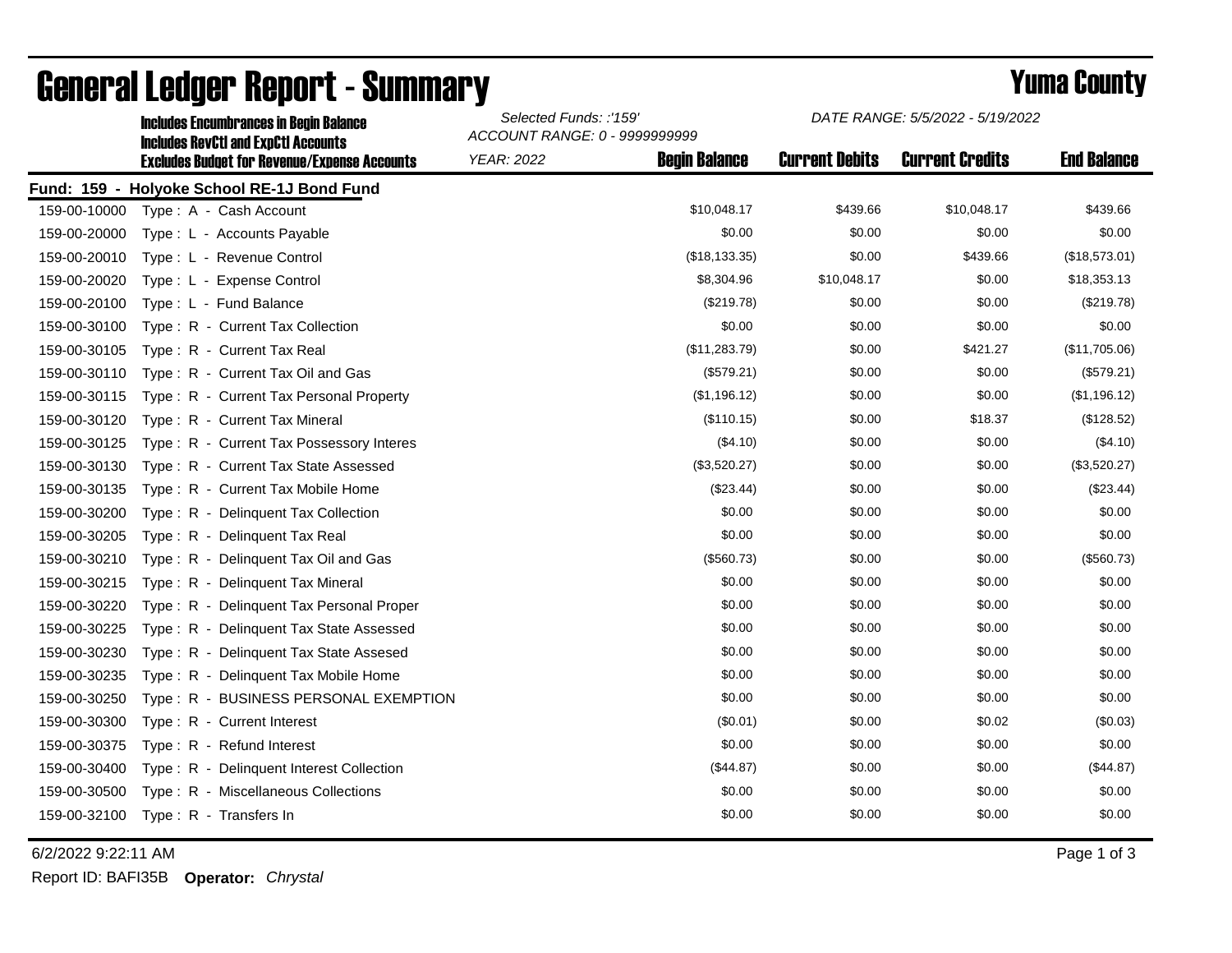|              | <b>Includes Encumbrances in Begin Balance</b><br><b>Includes RevCtI and ExpCtI Accounts</b><br><b>Excludes Budget for Revenue/Expense Accounts</b> |                                            |                                            | Selected Funds: :'159'<br>ACCOUNT RANGE: 0 - 9999999999 |                             | DATE RANGE: 5/5/2022 - 5/19/2022 |                       |        |                                  |                    |
|--------------|----------------------------------------------------------------------------------------------------------------------------------------------------|--------------------------------------------|--------------------------------------------|---------------------------------------------------------|-----------------------------|----------------------------------|-----------------------|--------|----------------------------------|--------------------|
|              |                                                                                                                                                    |                                            |                                            | <b>YEAR: 2022</b>                                       |                             | <b>Begin Balance</b>             | <b>Current Debits</b> |        | <b>Current Credits</b>           | <b>End Balance</b> |
|              |                                                                                                                                                    | Fund: 159 - Holyoke School RE-1J Bond Fund |                                            |                                                         |                             |                                  |                       |        |                                  |                    |
| 159-00-33000 |                                                                                                                                                    | Type: R - Auto Tax B Collection            |                                            |                                                         |                             | $($ \$613.09)                    |                       | \$0.00 | \$0.00                           | (\$613.09)         |
| 159-00-33100 |                                                                                                                                                    | Type: R - Auto Tax A & F Collection        |                                            |                                                         |                             | (\$197.57)                       |                       | \$0.00 | \$0.00                           | (\$197.57)         |
| 159-00-49100 |                                                                                                                                                    | Type: X - Treasurer Fees                   |                                            |                                                         |                             | \$0.00                           |                       | \$0.00 | \$0.00                           | \$0.00             |
| 159-00-49401 |                                                                                                                                                    | Type: X - Transfer Out                     |                                            |                                                         |                             | \$0.00                           |                       | \$0.00 | \$0.00                           | \$0.00             |
| 159-00-49500 |                                                                                                                                                    | Type: X - Checks Written / ACH Transfer    |                                            |                                                         |                             | \$8,304.96                       | \$10.048.17           |        | \$0.00                           | \$18,353.13        |
|              |                                                                                                                                                    |                                            | Fund: 159 - Holyoke School RE-1J Bond Fund |                                                         | Totals :                    | (\$9,828.39)                     | \$20,536.00           |        | \$10.927.49                      | (\$219.88)         |
|              |                                                                                                                                                    |                                            | <b>Total Fund Revenues:</b>                | \$439.66                                                | <b>Total Fund Expenses:</b> |                                  | \$10,048.17           |        | <b>Net Revenue Over Expense:</b> | $($ \$9,608.51)    |

## General Ledger Report - Summary **Example 2018** Yuma County